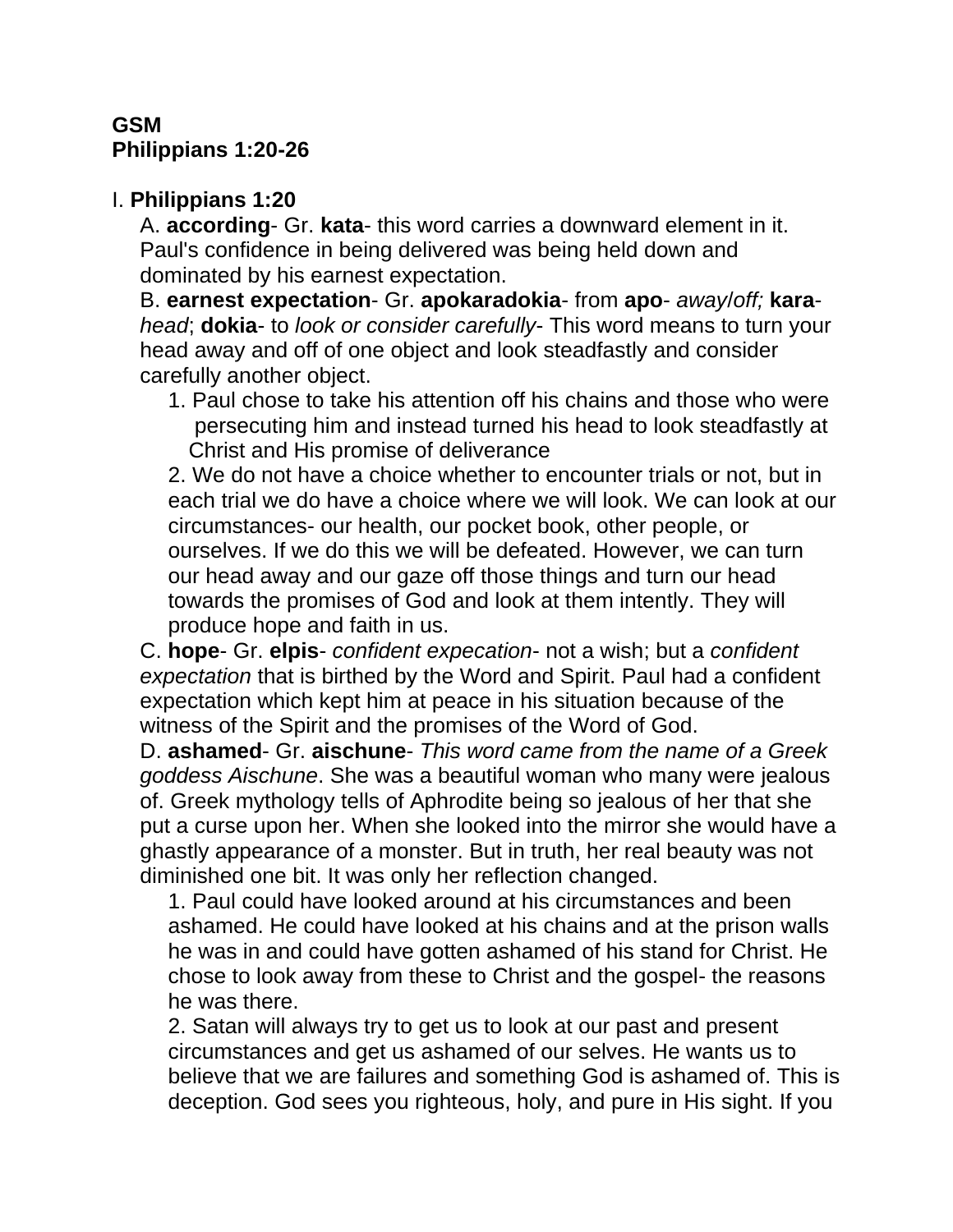will look away from the mirror of shame that Satan wants you to look into, and turn your focus upon the mirror of God's Word you will be filled with hope and faith. You can hold up your head high not matter what is happening and who is talking about you! Your beauty in Christ is undiminished no matter what happens to you!

# E. **all boldness**- Gr. **parrhesia**- *all freedom of speech*

1. No matter what any tells you we will never lose our freedom to speak. You might be killed for speaking up, but no one can shut you up unless the cut out your tongue! The Devil sent pressure on Paul to shut him up at all costs. He had hoped to get Paul to be ashamed of his chains and imprisonment and shut up but it did not work. Paul opened up his mouth even more and spoke more boldly than ever! 2. The Devil throws everything at you to get you to shut and stop speaking God's Word. Satan does not care about you, but He is afraid of the Word of God which is spoken in faith. Bad things happen to him and his kingdom when the Word of God is spoken out of the mouth of a believer! Don't let him shut you up by intimidation or shame!

F. **Magnified in my body**- magnified- Gr. **megaluno**- *mega- to make great or bigger*.

1. Paul's body became a magnifying lens for people to look through and see the greatness of God.

2. There are two types of magnifiers- **telescopes and microscopes** a. microscopes make small things look bigger than they really are**microscopes distort**

b. telescopes make really big things that look small appear as they really are- big- **telescopes brings reality into focus**

c. microscopes are faced **downwards** towards the earth

d. telescopes are faced **upwards** toward heaven

3. God created you to magnify things. You are magnifying something in your life. What you are magnifying depends on which direction your focus is. If it is on the earth and the things of the earth then they will be magnified. The small and insignificant things of earth will loom large to you. Small slights of people will be huge to you! If you put your focus on God and His Word then He will be made larger and more important to you. You will tap into the power of what you focus on!

4. God seems so far away to most people. His presence seems so far away. God has called you to magnify Him so people can see just how big He is and how good He really is. He is a God of grace and love.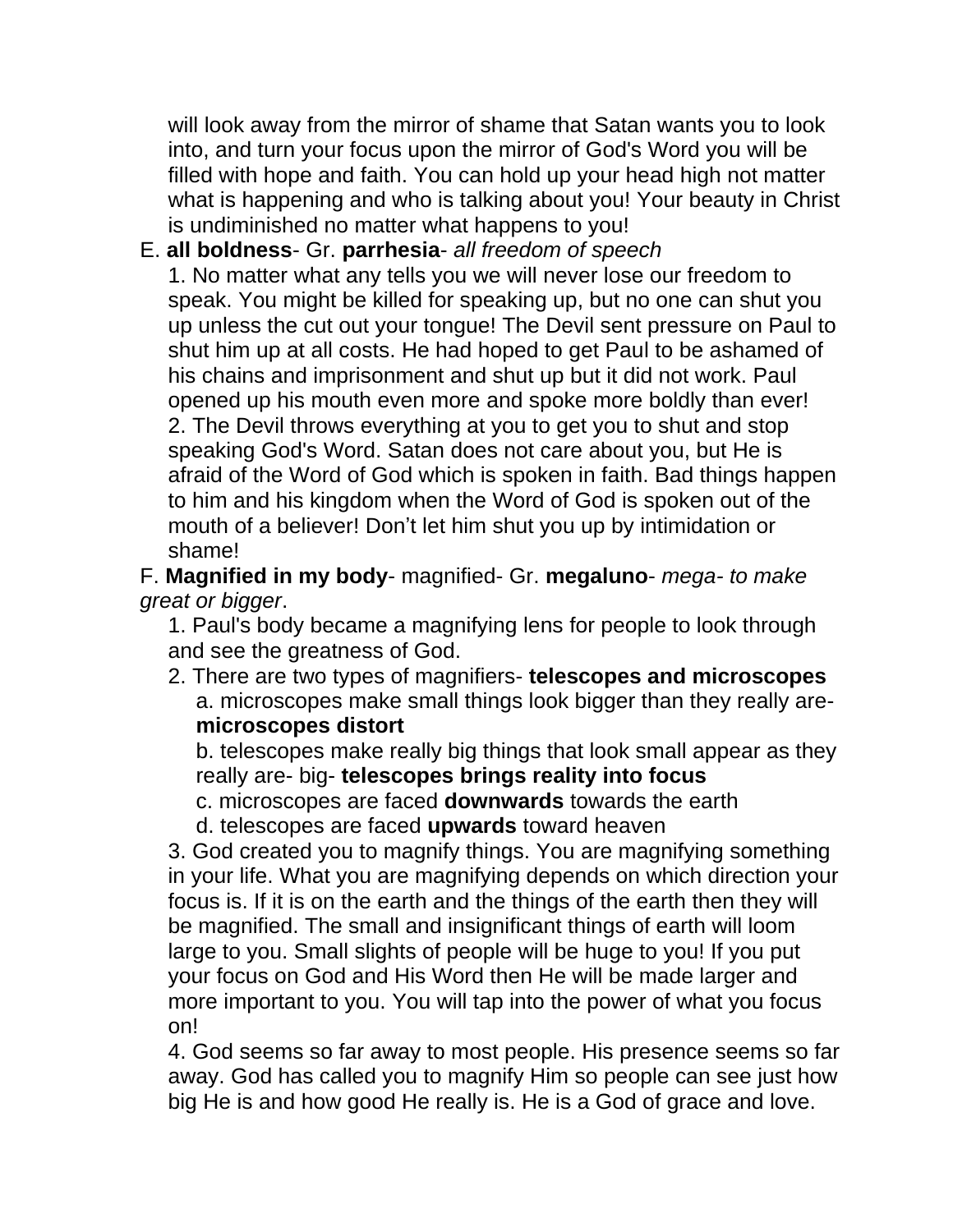He is a God of power and deliverance. Look to Christ and trust Him in your trial and He will be magnified in your body- actions and words for all to see and to get to know better.

G. **By life or death**- You can be a dying martyr or a living martyr. The word martyr means witness. Being a martyr takes laying down your life-This means laying down your will for God's will. This is a shining witness in the dark world of selfishness and flesh. **If we are not willing to be a living martyr [witness] then we probably would not be willing to be a dying martyr.**

# **II. Philippians 1:21**

# A. **to live IS Christ**

- 1. Paul did not say to live is to be **like** Christ
- 2. Paul did not say to live is to **follow** Christ
- 3. Paul did not say to live is to **copy** Christ

4. Paul said for him to live **IS** Christ- Authentic Christianity is no less than Christ expressing His life in and through the life of the believer. Christ desires to live His life in and through us. We are not to so much live **for** Christ, but live **FROM** Christ. His life is the power of the Christian life!

5. All kitchen appliances are designed to do different things but without the "life" of electricity they are all the same- paper weights! Only when they have the same life of electricity flowing through them can they show for their unique purpose for which they were made. The same is with us. When we believers have the same life of Christ expressed through us we will be empowered to fulfill God's unique call on us.

# B. **die is gain**

1. **have died**- Gr. *aor. act. inf*. – past tense- the act of dying is not gain, but the gain is received after we have died and go to the other side.

# 2. **gain**- Gr. **kerdos**- *word means profit or interest*

a. We are benefiting now from the finished work of Christ on the cross but much more awaits us!

b. We will reap the full benefits of our salvation after we have died**glorification** 

c. When we have died and pass over we will receive the interest on what **we invested** in our Christian lives- **rewards.**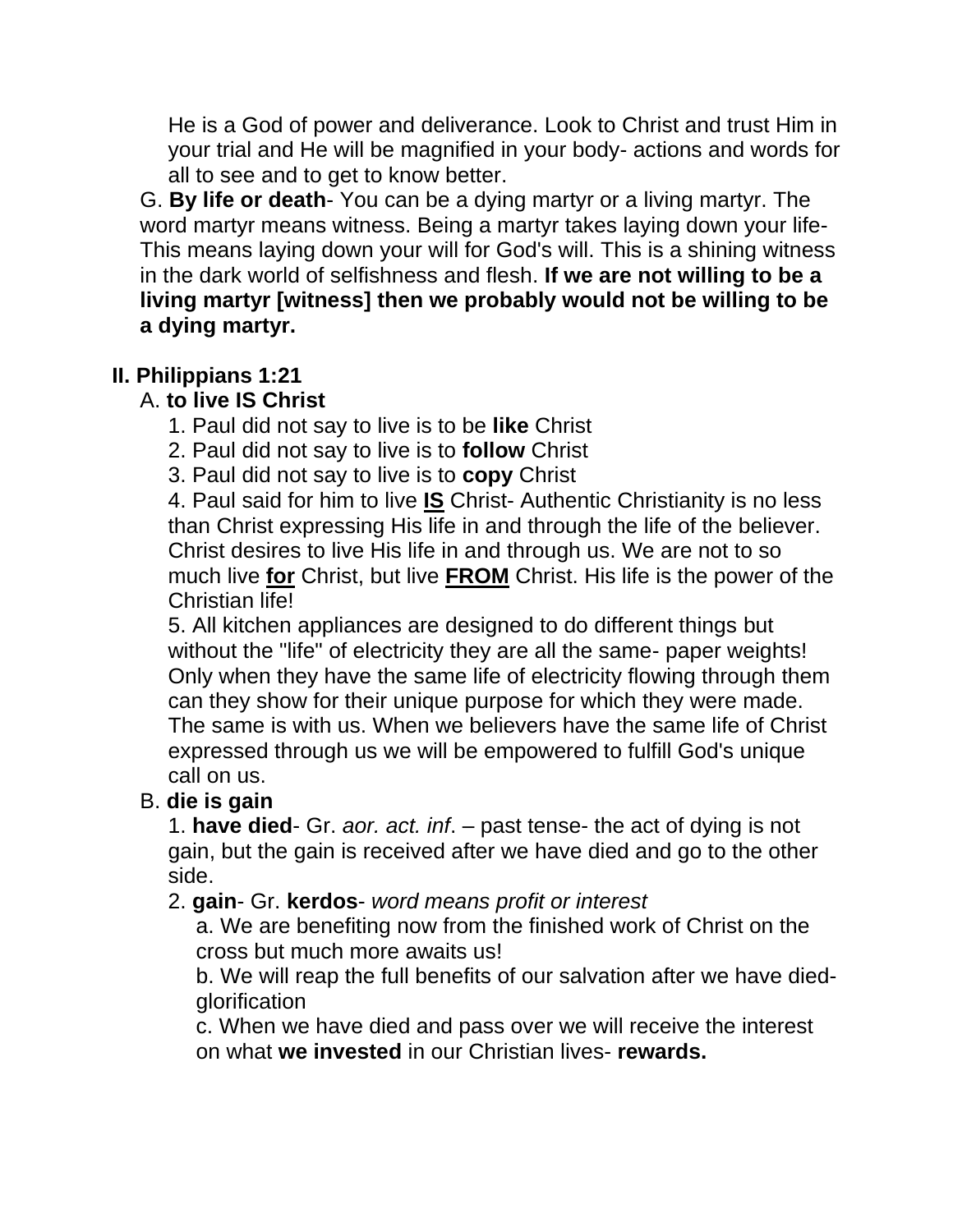#### **III. Philippians 1:22-26**

A. **vs. 22- But if**- Gr. **ei**- if- first class conditional- *If it be the case*...

#### B. **fruit of my labor**

1. This is the great secret of the Apostle. This is the mystery and paradox of true Christianity.

2. **Fruit** comes from abiding and drawing from the root

3. **Labor**- Gr. **ergon**- *work*- The source of Paul's work came from abiding in the vine of Christ. His work actually was a manifestation of the fruit of the Spirit and of Christ within Him.

4. Work will no longer seem like work when it comes from the empowerment of the grace of God within.

5. This is the fruit of my labor. What "this" is he referring to? It is what he had just finished saying in vs. 21- **Christ living, teaching,** 

**healing, and setting others free in and through him!**

C. **what I choose I know not**- Paul had a decision to make. He could submit to martyrdom or not. This means that our death is not up to the whims of fate. We do not have to submit to death if we know we have not finished what God has for us. We may have an opportunity to die but we can choose to pass it by. You are a superman until God is done with you!

D. **vs. 23**- **I am in a straight**- Gr. **sunecho**- *pressed by two sides as in a vice.* 

1. He was pressed by the intense **desire**- Gr. **epithumia**- *lust*- this word in almost all other places in the N.T. is translated as lust. He had a lust to be with Christ! Do we lust [intensely long] after Christ and His kingdom?

2. **to depart and be with Christ**- depart- Gr. **analuo**- *this word was used of unloosing a ship to set sail and of undoing the tent cords to take down the tent.* Paul was ready to set sail for heaven and undo the cords of his earthly tent [body;life] and go to God's permanent dwelling! Paul was pressed to depart because:

a. Paul had experienced the glories of heaven earlier in his life when he was caught up into paradise- [**2 Cor. 12:4**] b. He also wanted to be free from the pressures of the world, flesh,

and people

c. **It was much better to be with Christ**- If we had a glimpse of glory we would not want to stay. Everyone wants to go to heaven, but no one wants to die. Paul did! Early church tradition holds that Paul ran to his execution!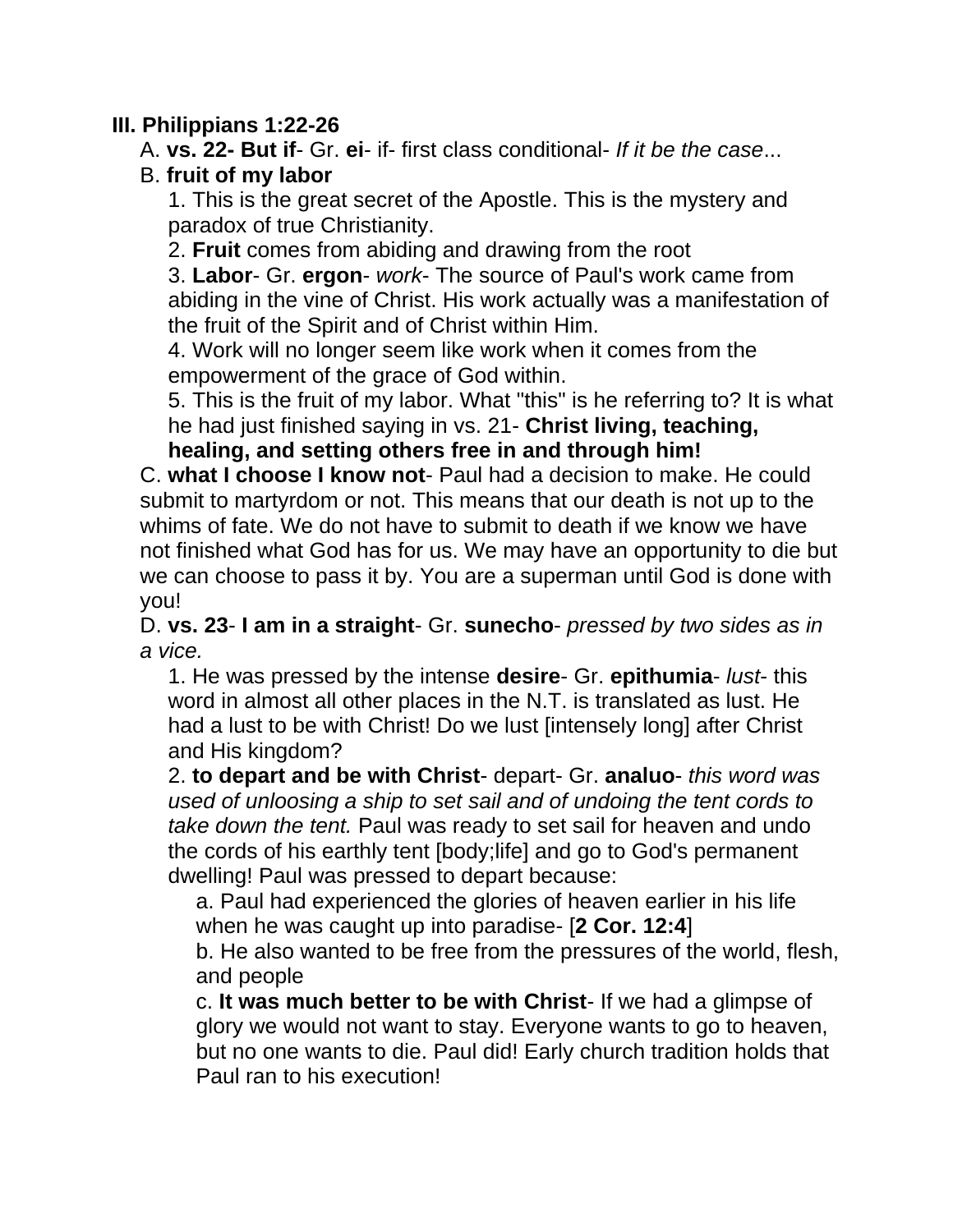#### 2. **vs. 24**- **He was also being pressed on the other side by the needs of the people of God.**

a. The church still needed Paul's teaching by word and action which would establish their faith.

b. The young church still needed their father in the faith; it was not ready to stand on its own yet.

#### 3. **vs. 25**

a**. having this confidence**- Gr. **peitho**- *persausion*- perf. participle- Having a settled persuasion.

b. **I know**- Gr. **eido**- *full knowledge*- perfect tense- Paul knew this full well. He had the inward settled witness on the inside of himself. He knew what God wanted him to do. He was to stay.

c. It was more necessary for Paul to remain in the flesh- **remain**-Gr. **epimeno**- *to stay or remain over*. It was more necessary and beneficial to the church for Paul to stay over on this side of heaven. God's will was for him to remain over here on earth for a season longer.

d. **progress of faith**- progress- Gr. **prokope**- *to cut in advance*-This is again the word for an advance troop of woodcutters that blazed a trail for others to follow. Paul was blazing a trail of faith for the church to follow. If Paul left too early before his task was over the young church would be at an impasse and not have direction concerning spiritual matters. Once Paul blazed the path for the church to follow, he was free to go.

e. Paul could have been martyred right then, but instead he chose to be a living martyr for the people of God. There is no greater love than to lay down your life [desires] for his friends. [**John 15:13**] f. There would be a time that it would be more necessary for Paul to leave so the church could stand on it's own faith and it's own two feet. There was even a time that Jesus said it is more advantageous that I leave you. That time had not arrived yet. We see in 2 Timothy 4 when that time came.

# 4. **Vs. 26**

# a. **rejoicing**- Gr. **kauchema**- *lit. boasting*

#### b*.* **abundant**- *overflow*

c. **in Jesus Christ for me**- Lit. *in Jesus Christ in me*. Many were boasting in knowing Paul. Paul said that his life was all about Christ living in Him. Paul wanted all praise to go to Jesus Christ that was in him.